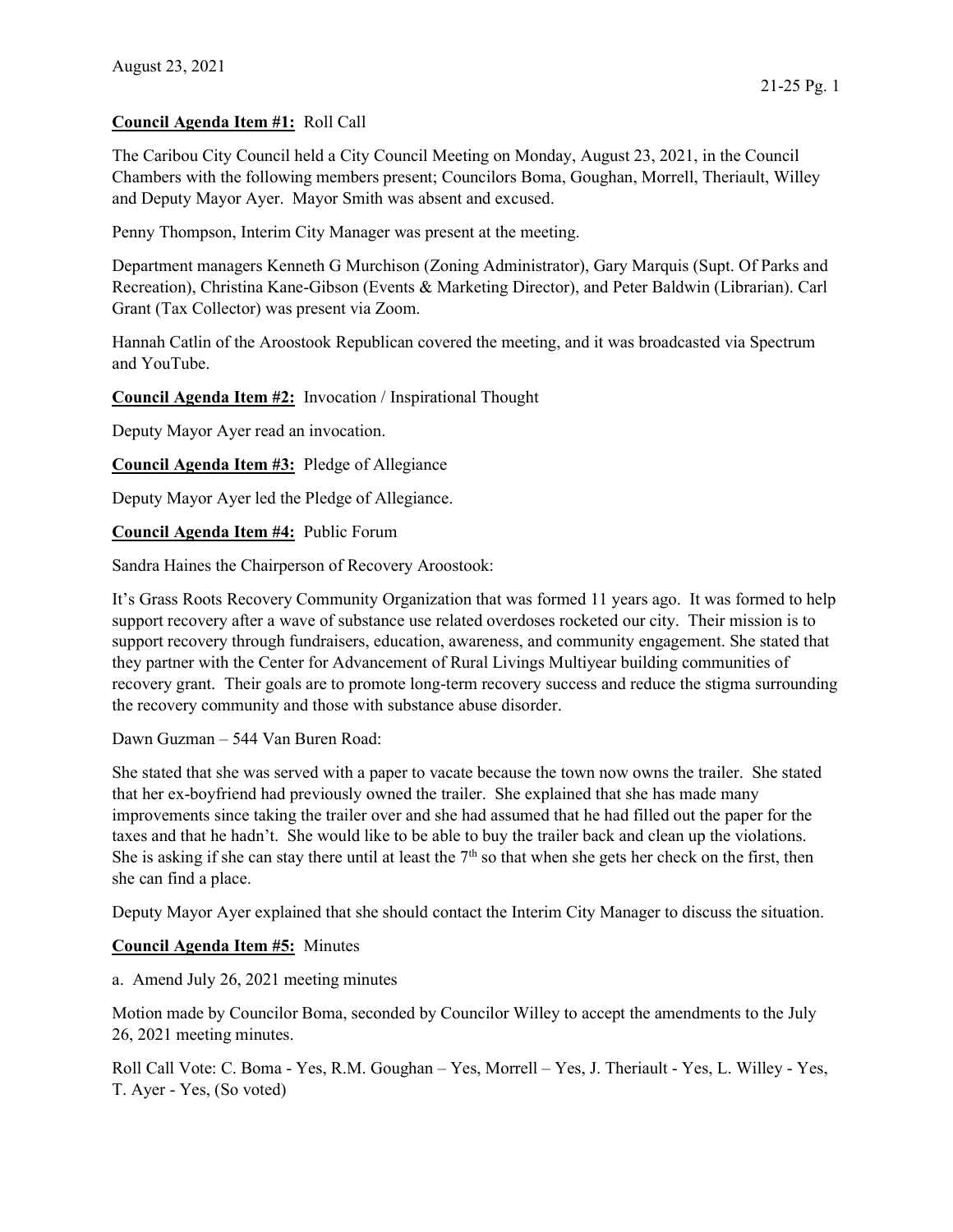b. City Council Regular Meeting August 9, 2021

Motion made by Councilor Willey, seconded by Councilor Theriault to accept the minutes from August 9, 2021, adding the word taxes to the motion in 10D to abate the taxes at 30 North Street.

Roll Call Vote: C. Boma - Yes, R.M. Goughan – Yes, Morrell – Yes, J. Theriault - Yes, L. Willey - Yes, T. Ayer - Yes, (So voted)

Council Agenda Item #6: Bid Openings, Awards, and Appointments

a. National Recovery Monthly 2021 Proclamation

Councilor Boma read the National Recovery Month 2021 Proclamation

Motion made by Councilor Willey, seconded by Councilor Theriault to accept the National Recovery Month 2021 Proclamation.

Council Agenda Item #7: Public Hearings and Possible Action Items

a. Ordinance No. 15, 2021 Series, Charter Amendment – Public Library Committee vacancies

Public Hearing Open: 6:19p.m.

There were no comments from the public

Close Public Hearing at 6:20 p.m.

Council Agenda Item #8: Reports by Staff and Committees

a. Presentation from Artifex on proposed Police Station facility

Ellen Angel an engineer from Artifex was present and Gary Campbell was present via Zoom.

Ms. Angel presented information regarding our current police department and the history. The police department has been in the basement since 1952. Ames Associates started in 2017 looking at options for the department. In 2021 different sites were looked at in the community to try to see what would meet the needs for the community and facility. Sites that were looked at were the Birdseye site, Washburn Street and Water Street. Some of the objectives that they have are longevity, operational efficiency, durable yet flexible, safe yet inviting.

The new facilities would need to handle interview rooms, prisoner handling, child molestation cases, drug processing, an armory and safe evidence handling & storage.

Mr. Campbell explained that they look at five categories, Command Space, Operations, Patrol where they can drive in to lessen the chances of the person potentially running away, Evidence/Lab for processing, storage, decontamination and, Common spaces which would have the locker rooms, showers, fitness areas and storage areas.

Ms. Angel explained that they have produced a floor plan and stated that the suggested site would be the Birdseye site. This site provides space for in and out traffic, area to park, access to utilities and there is no loss in tax because it is already City owned.

The area would provide a fifty-foot standoff from the public drive and the building for security. The site has excess area that could also be developed in the future for additional items. The estimated total construction is \$9,500840.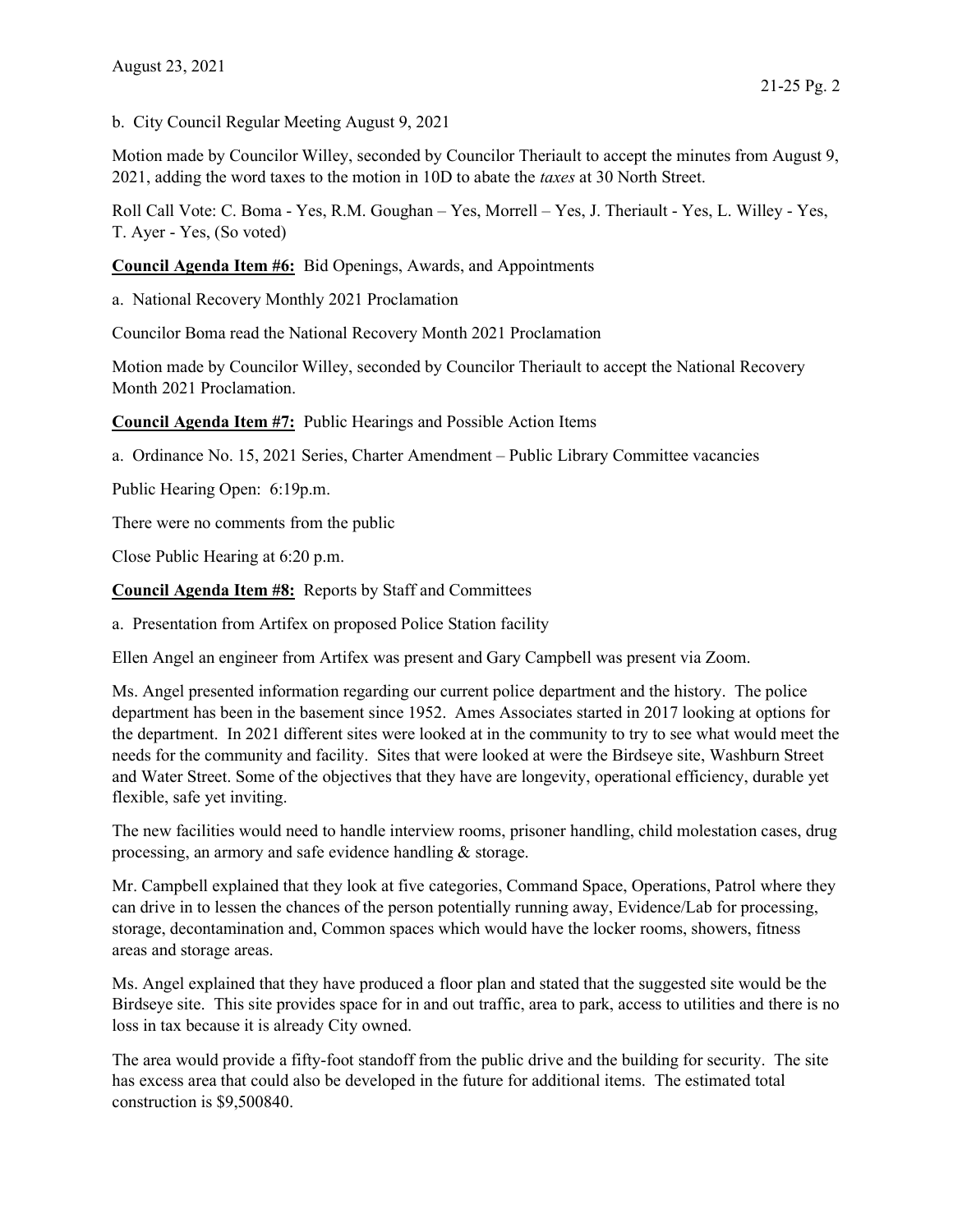Councilor Theriault asked if we are going to try to get this to the November ballot. She stated that she would like to put it to ballot as not to exceed \$10,000,000.

Deputy Mayor Ayer stated that he believes that the best spot would be where the trailer park was on Main Street.

Ms. Angel explained that costs are rising and that the longer that you wait the more the project could cost.

Deputy Mayor Ayer explained that we shouldn't put a dollar amount on it, just leave it at councils' discretion to be determined.

Councilor Boma explained that "not to exceed" means that you do not have to use it all.

Councilor Morrell stated that he has seen this before and all the funds that have been approved in the past all the money has been used and or exceeded in the past.

Deputy Mayor Ayer stated that what he wants to see is that you do it once and do it right.

Ms. Angel explained that cuts can happen, but you cannot cut into the bone. She is suggesting that you get something on the table.

Motion made by Councilor Theriault, seconded by Councilor Boma to put it on November's referendum – Shall the City of Caribou build a police station not to exceed nine million dollars at a site to be determined at a later date.

Roll Call Vote: C. Boma - Yes, R.M. Goughan – No, Morrell – No, J. Theriault - Yes, L. Willey - Yes, T. Ayer - No, (Motion failed)

Councilor Morrell stated that he doesn't believe that they should be trying to pick a number at this time.

Deputy Mayor Ayer stated that he would like to see it go to referendum, but he does not want to put a number to it.

Motion made by Councilor Theriault, seconded by Councilor Boma – Shall the City of Caribou build a police station not to exceed eight million dollars at a site to be determined.

Roll Call Vote: C. Boma - Yes, R.M. Goughan – No, Morrell – No, J. Theriault - Yes, L. Willey - Yes, T. Ayer - No, (Motion failed)

b. Financial Report for July 2021

Carl Grant, Treasurer reviewed the July 2021 Financial Report.

Motion made by Councilor Morrell, seconded by Councilor Theriault to accept the July 2021 Financial Report as presented.

Roll Call Vote: C. Boma - Yes, R.M. Goughan – Yes, Morrell – Yes, J. Theriault - Yes, L. Willey - Yes, T. Ayer - No, (So voted)

c. CS Management / BRSA request re: Mecon Street

Kenneth Murchison explained that they have been approached by Jim Rouix from BRSA Engineering on behalf of CS Management for the project on 60 Mecon Street. What they would like or have requested is that we convey the lands of Mecon Street. This is a strange road in that it goes up into their driveway and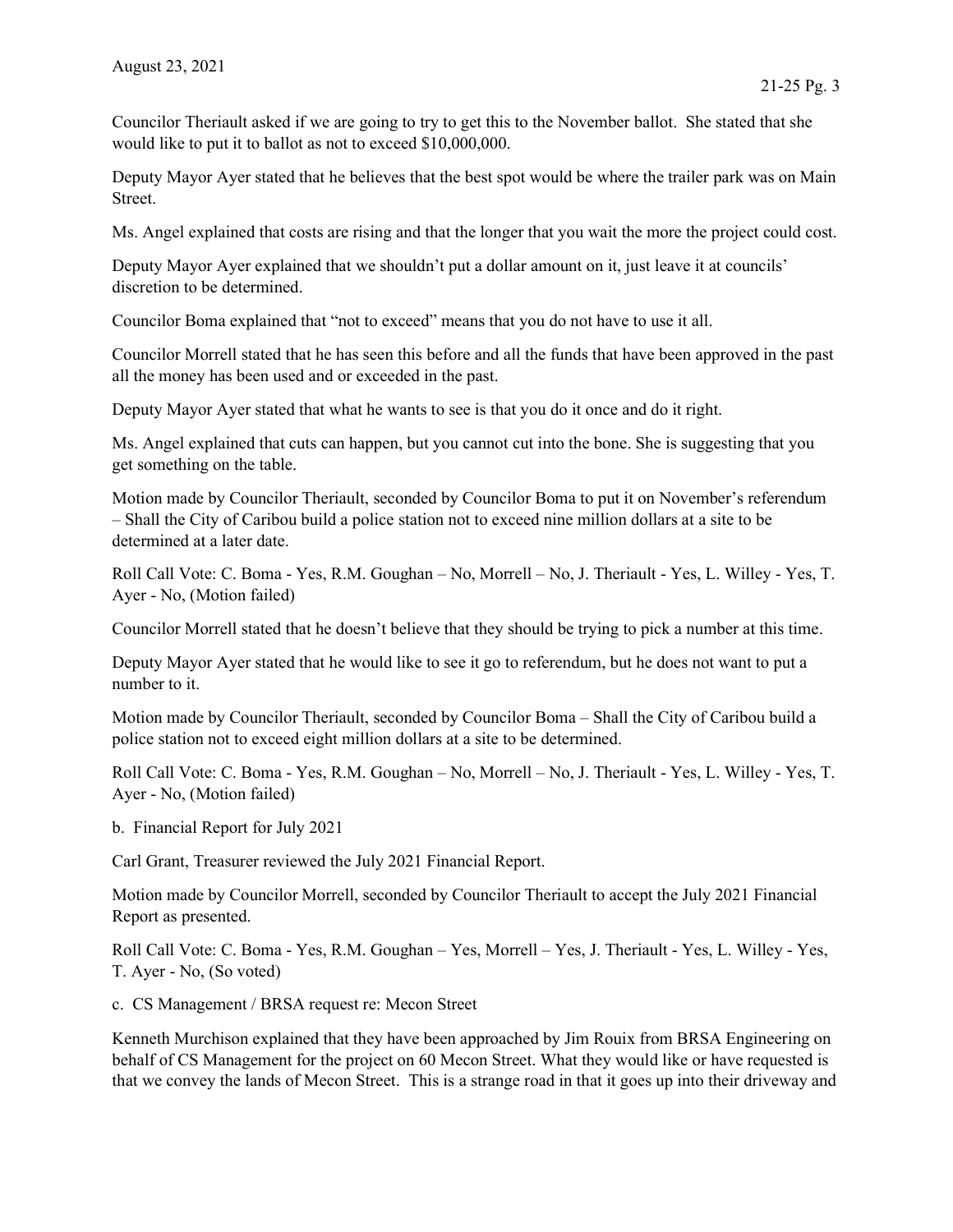leaves out of the corner of the driveway back to their lot. He stated that it is so odd in fact that we can not prove that it is a city way or a public way at all.

Interim Manager Thompson explained that the original plan of the City that we are showing it as just a 40 foot right of way for utilities. She believes that it would not need to be discontinued because it is not a street.

Councilor Morrell stated that we should table the discussion until we can get it figured out and know what we are talking about.

Interested parties were not in attendance at the meeting, discussion will be scheduled for a later date.

d. Manager's Report

Interim Manager Thompson reviewed the City Manager's Report dated August 20, 2021.

Interim Manager Thompson explained that she is going to be away for a conference and needs to appoint an acting City Manager in her absence and would like to appoint Chief Michael Gahagan.

Motion made by Councilor Theriault, seconded by Councilor Willey to appoint Chief Michael Gahagan as the acting manager in the absence of the Interim Manager Thompson.

Roll Call Vote: C. Boma - Yes, R.M. Goughan – Yes, Morrell – Yes, J. Theriault - Yes, L. Willey - Yes, T. Ayer - Yes, (So voted)

e. RFQ for Caribou Municipal Airport General Consultant / Airport Engineer

The RFQ for Caribou Municipal Airport General Consultant / Airport Engineer will be discussed at the meeting on September 7, 2021.

Council Agenda Item #9: New Business, Ordinances and Resolutions

a. Introduction of Ordinance No. 16, 2021 Series, Chapter 20 Riverfront Development Committee

Councilor Morrell asked, in appointing this development committee in no way ties the city's hands to spending money.

Kenneth Murchison explained that there is no money attached to this, basically decisions would come back to council and would ask for council guidance.

Councilor Theriault introduced Ordinance No. 16, 2021 Series, Chapter 20 Riverfront Development Committee.

b. Discussion / Possible Introduction of Ordinance No. 17, 2021 Series, Charter Amendment, Amending the Capital Improvement Referendum Process

Councilor Morrell stated that through the years 1,000-1,500 people have been able to steer the City's direction on large spends and whatever side of the aisle you are on for spending or not spending, it is the council's job on this.

Interim Manager Thompson explained that we have been looking at the numbers of registered voters to voter turnout.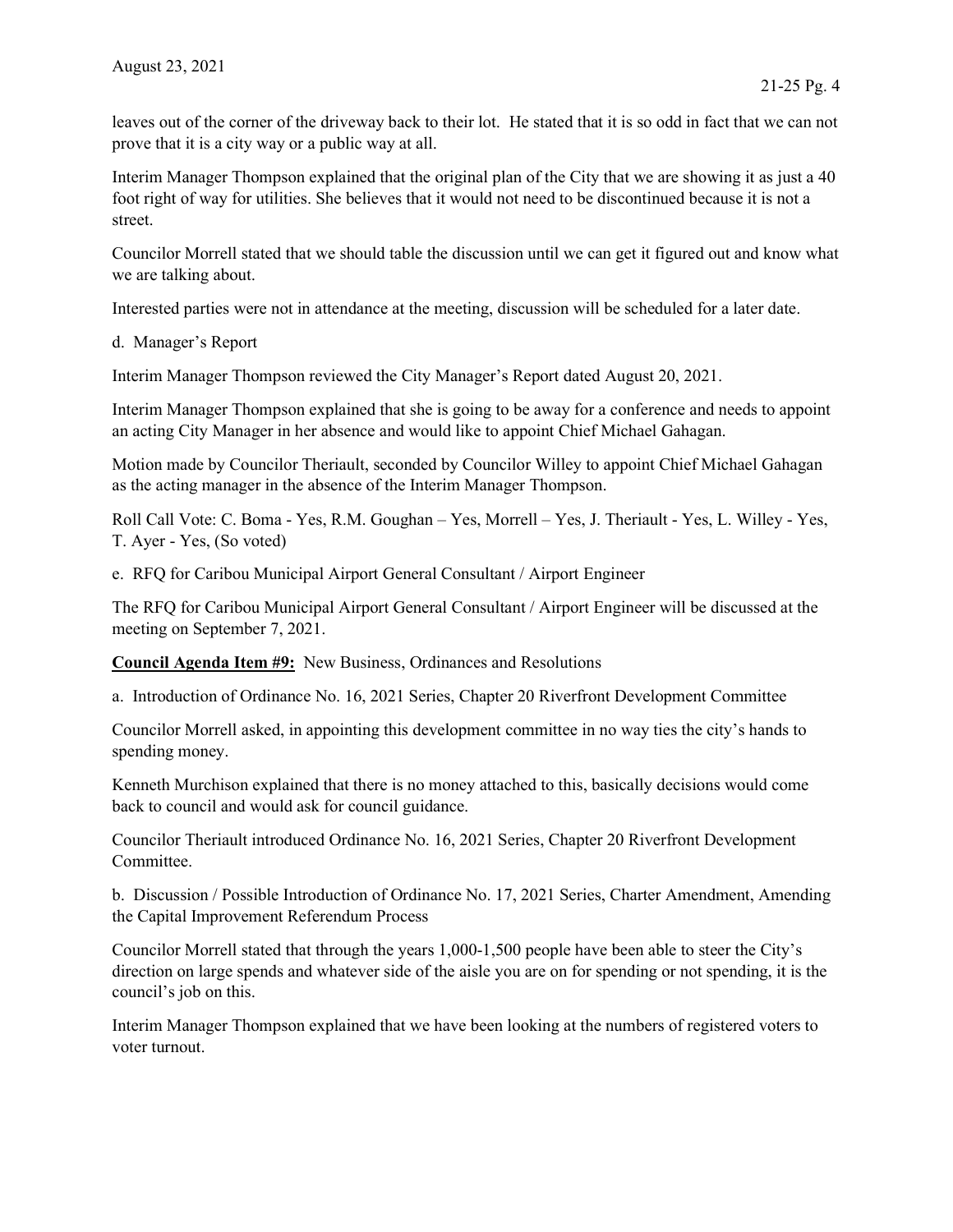Danielle Brissette, City Clerk explained that there are currently 5,683 voters registered in the City of Caribou and the process of a voter being inactive and how long it takes for them to come off the list. She explained that a typical November election has closer to 1,100 voters.

Councilor Theriault explained that 65% is not fitting, we would never get the numbers and it is not realistic.

Councilor Boma stated that she feels as if people do not want to vote for something they can come vote against it.

Councilor Theriault explained that she has worked at the polls before and with these figures at least 3,500 would have to come in and vote, and maybe 200-300 on the June ballot. The only time you reach those numbers is when there is a large presidential election that is controversial and if we go with this, we will never get anything purchased for the city, such as a fire truck.

Councilor Morrell stated that as elected officials they would need to go to the people door to door and explain what the plans are.

Interim Manager Thompson summed up the conversation that 65% of the registered voters would need to come out and vote and simple majority would pass the referendum on that day.

Councilor Morrell introduced Ordinance No. 17, 2021 Series, Charter Amendment, Amending the Capital Improvement Referendum Process

## Council Agenda Item #10: Old Business

a. Ordinance No. 13, 2021 Series, Charter Amendment, Filling Council Vacancies (June 2022)

Motion made by Councilor Willey, seconded by Councilor Theriault to approve Ordinance No. 13, 2021 Series, Charter Amendment, Filling Council Vacancies, and place on the June 2022 ballot.

Roll Call Vote: C. Boma - Yes, R.M. Goughan – Yes, Morrell – Yes, J. Theriault - Yes, L. Willey - Yes, T. Ayer - Yes, (So voted)

b. Ordinance No. 14, 2021, Series, Charter Amendment, Employee Political Activities (November 2021)

Motion made by Councilor Morrell, seconded by Councilor Willey to approve Ordinance No. 14, 2021, Series, Charter Amendment, Employee Political Activities, and place on the November 2021 ballot.

Ordinance No. 14, 2021, Series, Charter Amendment, Employee Political Activities

c. Ordinance No. 15, 2021 Series, Charter Amendment, Public Library Committee vacancies (June 2022)

Motion made by Councilor Willey, seconded by Councilor Theriault to approve Ordinance No. 15, 2021 Series, Charter Amendment, Public Library Committee vacancies and place on the June 2022 ballot.

Roll Call Vote: C. Boma - Yes, R.M. Goughan – Yes, Morrell – Yes, J. Theriault - Yes, L. Willey - Yes, T. Ayer - Yes, (So voted)

d. Tax-acquired property #23 from bid list (tabled from last meeting)

Motion made by Councilor Theriault, seconded by Councilor Willey to sell the property #23 – 16 Sincock Street to Maine Equity Builders, LLC (Christopher Poirier) for the bid amount of \$4,800.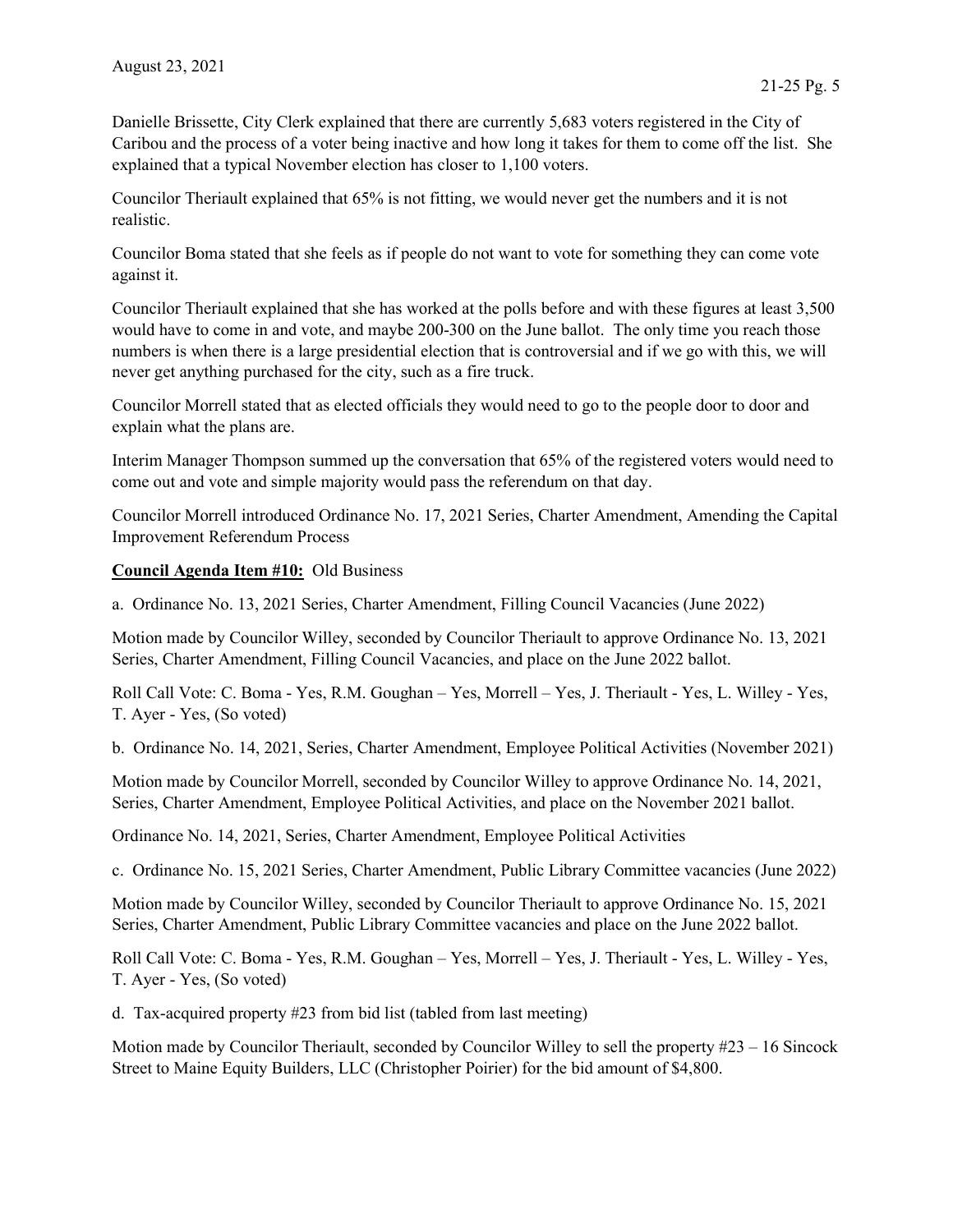Roll Call Vote: C. Boma - Yes, R.M. Goughan – No, Morrell – No, J. Theriault - Yes, L. Willey - Yes, T. Ayer - No, (No quorum)

Council advised that the property should go back out to bid.

e. Discussion of Nylander Museum

Interim Manager Thompson explained that on Thursday the sprinkler system compressor was installed in the morning. When the Nylander board went for the meeting at 6:00 p.m. they heard water and there was water coming from the ceiling of the North Gallery. The sprinkler system had been tripped between 2:30 and 6:00 p.m. At that time the board contacted the fire department and city officials who contacted the sprinkler repair company.

Power has been restored to the building, along with water and dehumidifiers are on the way as well.

Council stated that at this time there should be limited access to the building to Dave Ouellette until the adjusters come in to assess the damage.

Gail Hagelstein came to speak regarding the Nylander. She stated that she would like to thank many entities and people. They would like to thank the fire department, police department, city manager for being cool, calm, and professional, Councilor Theriault. She explained that she did go in on Saturday and took pictures. She explained that when the items from the North gallery are moved it would make it almost impossible for visitors and traffic patterns.

The following letter was provided and read at the meeting by Gail Hagelstein:

"We could go through each and every item on Andrew Ketch's long letter, but we choose to share the facts and evidence of only a few as his letter is rather long and it is getting late. There is no drama, no emotions, no personalities. Just the facts ma'am.

Also please remember, these are the facts as we know them. It is not our responsibility to constantly ask questions of a group that, in our opinion, should be freely disseminating and sharing information about itself. We only know what we been told.

We thank our interim City Manager, and the City Clerk and her staff for doing the research that proves Mr. Olof Nylander sold his collection to the City of Caribou and the City of Caribou bought his collection and earned a salary each week from the city, as well as a stipend for teaching. The collection was NOT a donation from the Nylander family to the city of Caribou. It belongs to the city. Period. It was purchased by the city. Period. It was also the city that helped build the structure that houses for the bought and paid for collection. Period.

"Said Olof Nylander agrees to sell and deliver his scientific collection of geological and botanical specimens to said town of Caribou."

This document also continues that Mr. Nylander would act as curator of the museum for \$25.00 a year as long as he lived, along with an additional sum of \$1,300 for services as instructor in schools, according to the contract made for the purchase of the Nylander collection.

Another section explains the cooperation between the City of Caribou and the Maine Development Commission in construction of a building to house the Nylander Collection with the Works Progress Administration to furnish labor and materials. Local, state, and federal governmental agencies working together.

The Nylander Collection was NOT donated by the family. It was bought and paid for by the City of Caribou from Mr. Olof Nylander directly. All this information, as well as copies of the documents was sent to council members on July 22, 2021.

The first time the first graders Andrew mentioned in his letter came to the museum for mini- lessons, happened four years ago. Yes, he was there the entire day helping with the small groups as they rotated through the three of us as we interacted with these students and shared ocean life information. We all enjoyed the day and looked forward to the next year's adventure.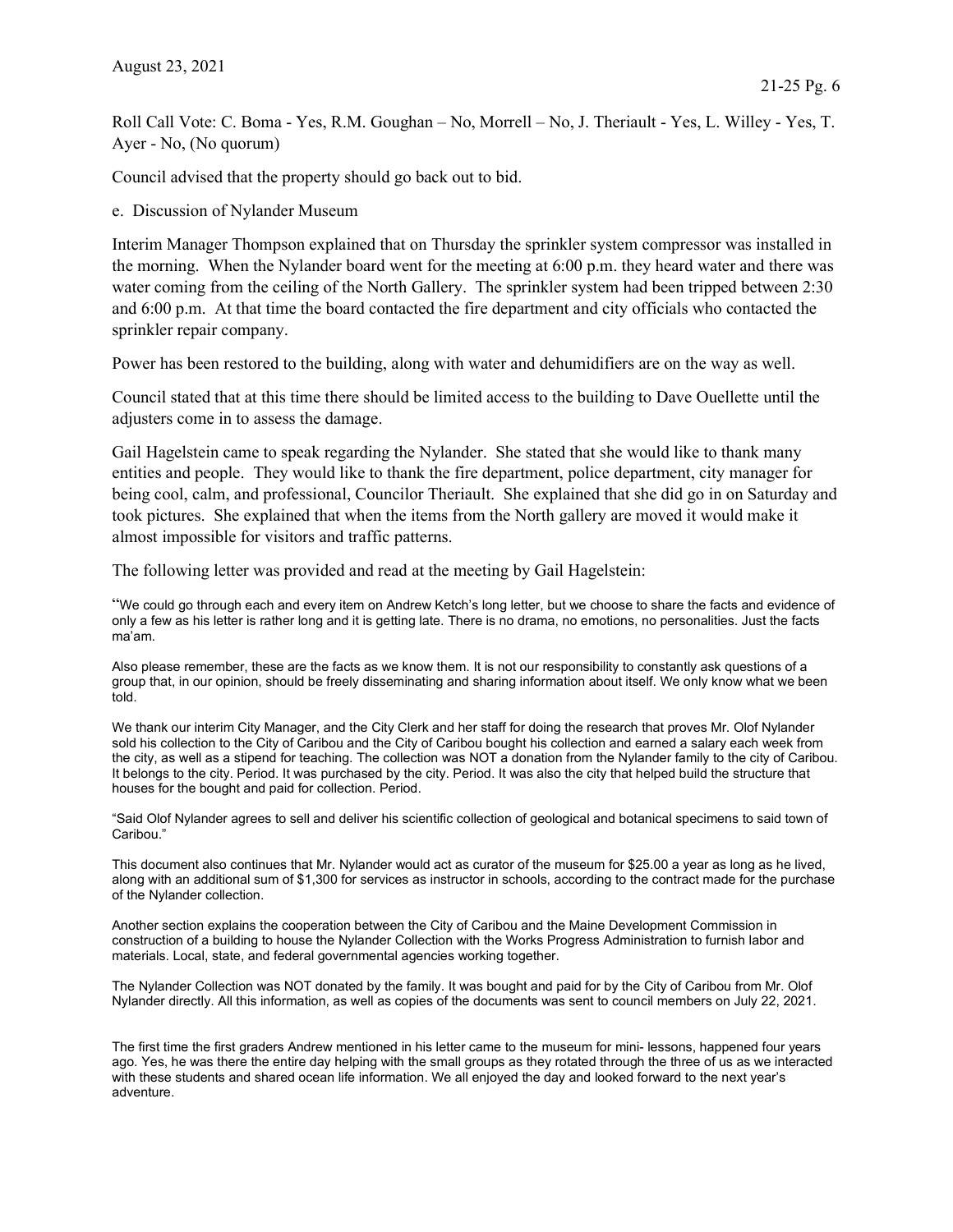The following year, he was able to only be there half the day and the board was able to find someone to fill in the other half day. We understood, life happens.

The following year, the third year, the first graders were unable to visit and attend our mini-classes. Why you might ask why…it was last year, 2020. In a worldwide pandemic, the world shut down; schools and libraries were closed, rec centers, museums, theaters, restaurants, some types of businesses and stores were closed.

We thought it was common knowledge that all these were closed and the first graders would not be visiting us last year. We all hunkered own, sheltered in place, worked from home, taught from home, learned from home. In such an unprecedented history making situation, I'm sure we can be forgiven for overlooking this small detail of contacting him. One the other hand: There is also the fact that Andy, a number of times in his letter, made the comment that we needed to contact them. Well, wouldn't that communication goes both ways? Why didn't he contact us? Just a question…

This year, 2021, although most schools were open, then at times closed, then reopened, that vicious cycle of COVID, it was determined by school administrators and school boards that there would be no field trips or even visitors in school buildings. Also by state COVID mandates, the Nylander could not have that many in the museum anyway. Again common knowledge that capacity in buildings of all types was limited.

Next year, we hope, fingers crossed, all the first graders can attend our mini-classes. Andrew is more than welcome, as usual, and we will contact him to keep him informed as this, hopefully, becomes a reality. It was nothing personal, there were a lot of changes going on in our worlds.

When the museum board started scheduling speakers, also about four years ago, Andrew knew we were scheduling them. He offered suggestions. He even hosted a popular speaker, one we have had return.

As for being a speaker for the museum, we didn't know he was interested. Throughout the discussions and brainstorming, he never offered, nor did he mention his interest. We understood, he's a busy man with a young family, farming, not being able to find farm workers, even then, his house inspection business took him all over the state. Now that the board knows of his interest, we have put him on a growing list of speakers and hope to have him share his memories of Mr. Nylander. Perhaps even his cousin Nelson will join him.

There was no secret meeting between the lawyer and museum board members. We are believers in everyone hear the same thing at the same time, hear the same questions and the corresponding answers. That way nothing is lost in translation nor forgotten. After denying us access to the city attorney for advice, we were told by the former city manager to pay for a lawyer ourselves, out of our pockets, or find one that would work pro bono. Richard Engels was asked and stepped up to the plate to help both organizations find a way to work together.

The following email shows Andrew Ketch was included in not only the knowledge of the meeting, but also the time and day. This was written by the then president of the museum board, Nelson Ketch, his cousin, sent on August 21, 2018, a week before the meeting.

## Friends of the Nylander

There is a meeting set for Monday the 27th of August at Bemis and Rossignol's office at 454 Main St. in Presque Isle for the Nylander 501c3 officers/directors and any other Friends of the Nylander or Nylander Trusties so that we can work out our massive differences of opinions on how this should work.

The officers we have listed are:

- Andrew Ketch Pres.
- · Debbie Tardy Treas.
- **Debbie Nichols**
- · Kimber Noyes
- **Gail Hagelstein**

The other city 501c3's such as the Cary Foundation, the Caribou library and the Rec center

were the model we used when setting up the Nylander 501c3, we have been informed by the Friends of the Nylander that we can't even see how much we have in the account, or who donated so that we can put up the donation board in the museum that thanks the many businesses and individuals that donated, like the one at the library or in the main hallway at Cary. We have a commitment to the prime donor to purchase the items they wanted part of the money to be used for. We also have some memorial money and money from the Aroostook Savings & Loan that is to be spent on display cases.

The board of trustees needs to know what is available for planning purposes as we have commitments and need to know how many extra display cases we can afford with out bleeding the donated funds down too far. 2 years ago, we had bids for around \$1700 -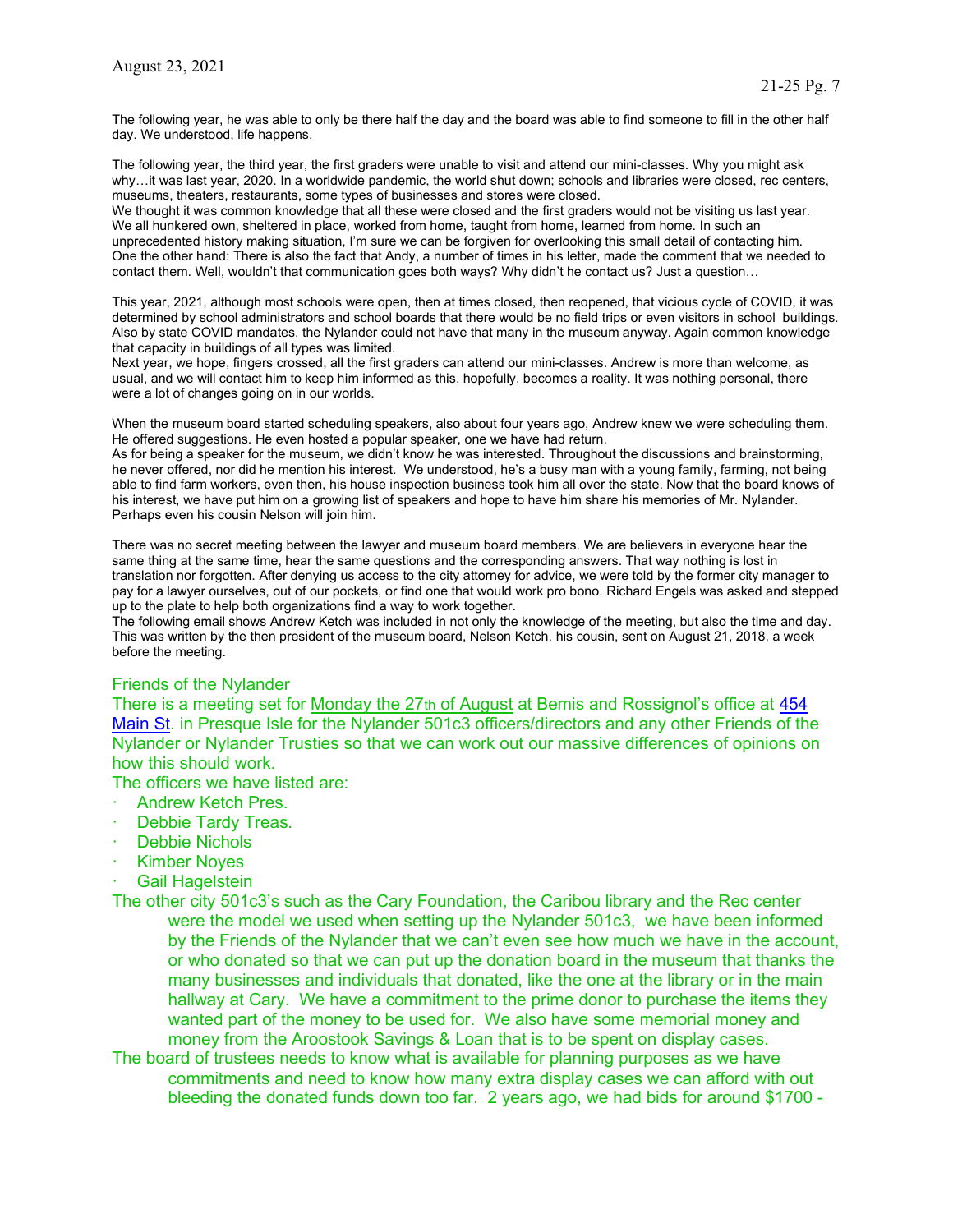\$2100 per case. We will have to get new bids and we are looking at 4-6 new display cases that match our old ones. We are also looking into getting safety glass and LED lighting installed on our old display cases. The glass alone is around \$1000. This is just info on what we are thinking about not what we have decided yet.

- We did not submit a bid for a TV/projector to the friends a couple of months ago as that was a proposal for using a TV instead of a projector and was wanting to know what you guys thought about it, since then we have decided a 65" TV will work better.
- We discussed at our last meeting your proposal to hang the animals from the walls and love the proposal, we would like you to hold off until we have a final plan on where the new and old displays cases will be placed so that the animals can be hung in the best viewing area for our young visitors.
- As requested by the Friends of the Nylander we need to sit down and work out all the protocols for interacting and working with each other, due to it being Labor Day on Sept. 1st we won't have many trustees around, also won't be available on the 20th of September as won't have a quorum. We suggest meeting possibly on a Monday evening at your groups choosing and as soon as we can, next month.
- Thank Brandy Makepeace-Cote for the great work on Sweden St. and the parade as we have had many new visitors to the museum because of her and other Friends efforts.

#### Nelson Ketch

--

Nelson

This email is from me, dated August 29, 2018:

Read the email Monday's meeting, dated August 29, 2018.

Other 501s do exactly that. Whether it is libraries, museums, hospitals, theaters, schools, they advertise their financials and donors for several reasons. Interestingly, by asking two neutral questions, Nylander board members have been able to ascertain how other 501c3s are handled.

The two questions: How do other entities with 501s handle the knowledge and information of their financials? And How do these groups handle their list of donors?

Every one of them explained the transparency of both pieces of information. It SHOULD be public knowledge. They all shared that by being transparent, it helped both groups.

Communication between the two groups was vital for both organizations. There needed to be open discussions of the financials to set up budgets for the following year and/or projects. That anyone interested in their numbers could find them in print and/or online. Open and transparent, something every group was proud and happy to be.

As for donor names? Even in our city there are plaques, boards and signs sharing that type of information, and with other 501s the information is included in the print and online documents.

This information was the same all across the state and the country. And facts are facts.

Do we have different expectations regarding the information regarding the financials and donor names from the f-f? Yes, but we have done the research to realize this is an anomaly. We are not asking for this information to control, we are asking for the information for knowledge. We helped raise these funds and people ask about them. We are told every penny is accounted for, that all we need to do is request funds. We have done that, repeatedly, and have not received anything for more than two years.

There is a disconnect between the two groups, we have different expectations. You have heard Andrew's version and you are now hearing some emails and evidence from us tonight. Notice we are not pointing fingers, we are stating facts.

As for the scholarships, the information we have came from Debbie Tardy, Andrew's mother and the treasurer of the Friends-Foundation two years ago. We had no reason not to believe her. We know only what we have been told.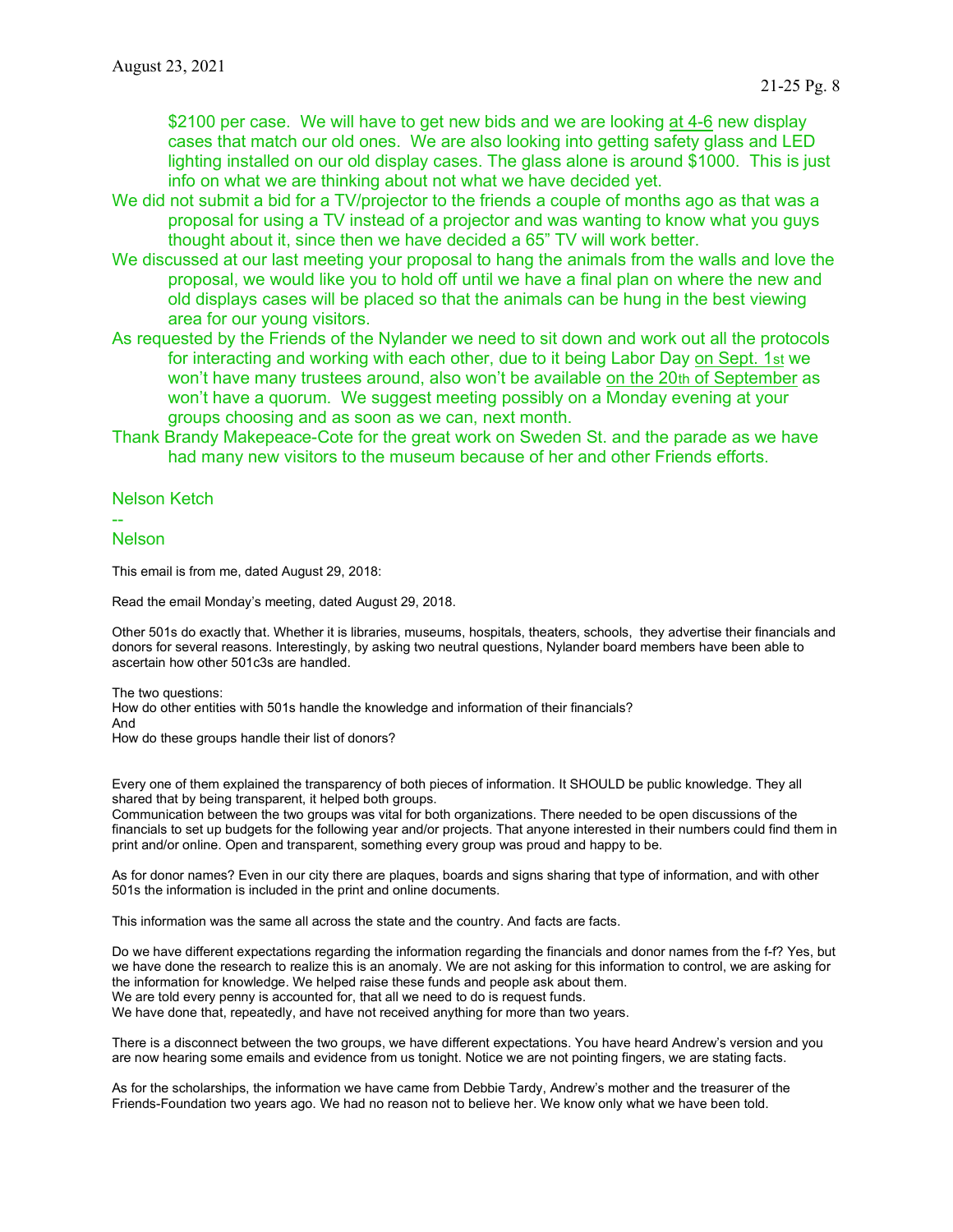Dated June 29, 2019 from her FB post: "We are also in the process of creating a scholarship program to offer to students that are majoring in the same fields of Olof O Nylander studied. We have grown considerably and are honored to be able to provide scholarships to students. It is very rewarding to see students walk in the footsteps of Olof O. Nylander." Please notice the verb tense.

Earlier this year, comes this from Andrew:

"The formation was a goal for the future growth of the Foundation when I was President as we started. We were excited in growing the Foundation. It never happened, was never created, was never an option to apply for and not a dollar was spent towards it though. Get your facts straight."

And yes, we did make calls to local high schools and the college and university about this scholarship. No one has had heard of this scholarship. We can't get information from the f-f, we've tried. As Andrew keeps reminding us, we can only ask for funding. If they changed this scholarship goal, why didn't they share this with donors, with those outside of the f-f group?

It is mentioned several times in the letter, that all we need to do is request funding.

Again from Debbie Tardy's FB post from two years again.

Two years ago, on May 5, 2019 Gail sent an email to the new president of the f-f, Thomas Ayer, the FotN, and the Nylander Museum board members:

Hi there,

We realize with a change of leadership, there may be a chance of emails being overlooked.

Here is the list of funding requests the Board of Trustees has made:

- Feb 22 Storage totes 100.00
- March 29 Additional funding for Dino Days 142.83
- April 3 TripleR funding 100.00\*
- Rock painting 100.00
- April 18 Chewonki Bug Mobile 584.00
- April 22 Seed disks 50.00
- April 26 Artwork Supplies 50.00\*
- April 28 2 display cases Aprx 2100.00 each
	- 2 drawer display cases ? each
	- Haven't used this amount, still collecting receipts. We will return any extra with the original copies of receipts.

The reply from Thomas Ayer, dated May 9, 2019

Dear trustees,

I would like to meet with you at your next scheduled meeting to discuss your request for funds and any other issues there may be with the friends of the Nylander. Please let me know when your next meeting so I can mark my calendar. Thank you

Thomas Ayer Caribou City Councilor

Reply from Travis, also dated May 9 We are scheduled to meet at 6pm on the 16th, next Thursday. This will be at the museum.

**Travis**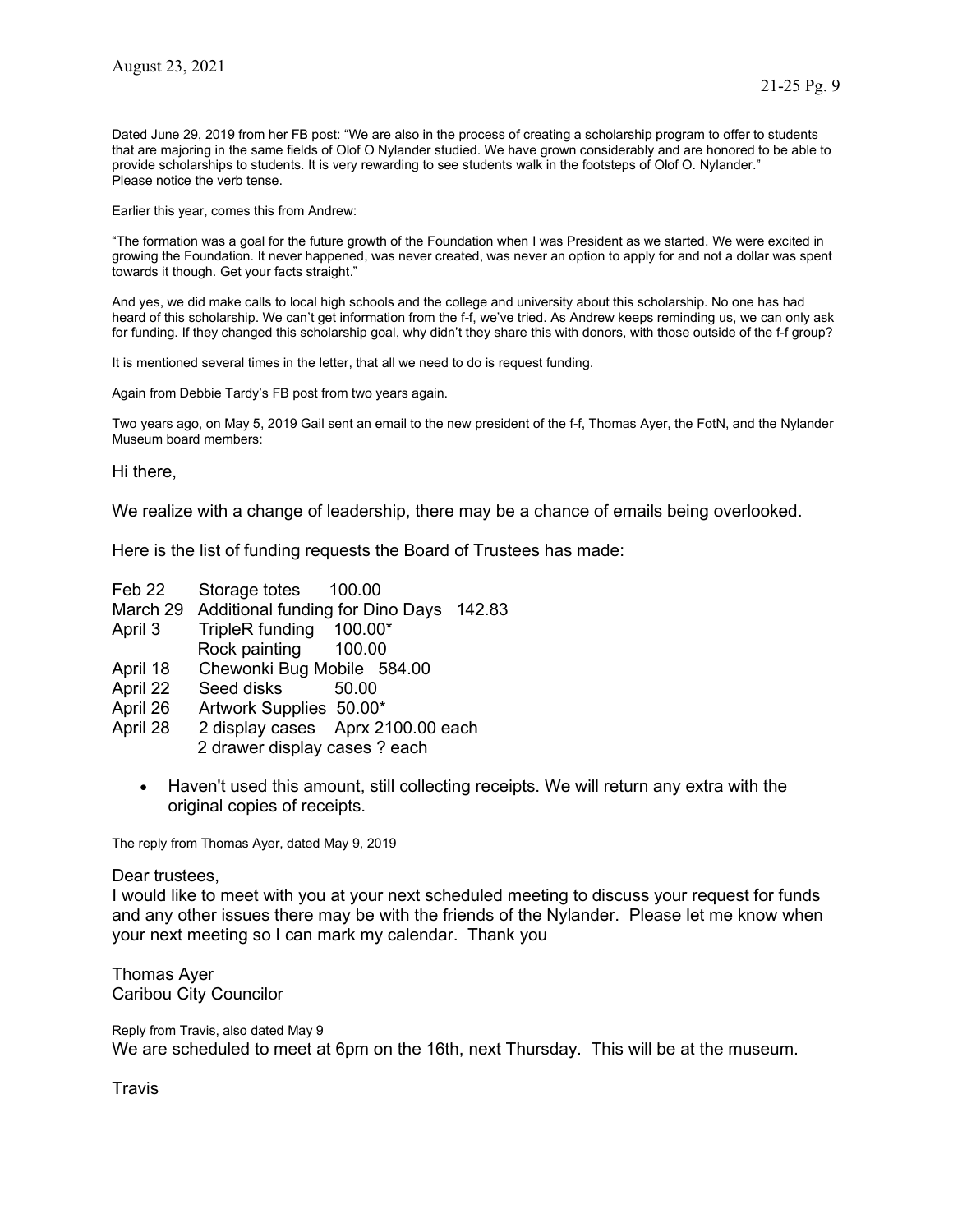On the 16th, Tom Ayer walked in, with copies of these funding requests, shaking his hand in the air, asking if we were trying to "nickel and dime" them, meaning the friends. He then went on to explain that the F-F wanted to replace the lights and the heating units.

Needless to say, we were quite surprised as Andrew's interview in the Aroostook Republican stated the "money raised will cover everything except operational costs and maintenance costs, as those are funded by the city." March 31, 2018 We were also in the midst if writing a grant for those replacements.

After a discussion of alternative plans for display cases as Carol shared her perspective of the display boxes on the tables. We also made the decision to not put the mounted/stuffed animals on the wall. Councilor / President of the FotN Ayer left explaining he would bring the funding requests to the f-f board and let us know. There has been no word regarding these requests.

The most recent funding request was submitted on July 15, 2021 to the P.O.Box listed on the IRS site and an email was sent to Councilor Ayer. There has been no response nor acknowledgement.

Councilor Ayer has contacted me regarding the new display cases. Unfortunately, we can not move forward on this project. One piece of important information has not been shared and that is the project's budget. If we don't know how much funding is available, we can't plan the project. We need a number please.

As for the lack of keys, two years ago in one of our quarterly meetings with the former cm, he asked how many museum keys were floating around the area. This is the reaction he received to his question. It was a good question.

The two co-presidents had no idea, we knew the current board members and the FotN had them, but had heard there were a number of them floating around the community. At that point, the cm authorized the expense to rekey the locks with specific instructions that only board members could have keys and they needed to be accounted for. This is something Travis has done diligently.

Why not the FotN? As we are told often by Andrew and the former cm, they are a separate entity, not connected to the city in anyway. This was not our decision, and we believe it would set a dangerous precedent to give keys to private citizens for access to city buildings and facilities.

Nor was it our decision to stop having private family gatherings in municipal buildings, nor having farm stands set up in the parking lot of a municipal building. The Caribou city council made these decisions, not us.

Oh by the way, as for the gold nugget; if the family knew it had been stolen years ago, why didn't they inform the police? Was a police report filed? When was it stolen? Why has this information just now been revealed?

And yes, councilor Merrill, we have researched it. Three long term board members have no memories of this nugget back to the 1990s, long before any of us current members were on the board. We have also taken steps to ensure that anyone getting into any display case while the museum is open would cause notice and noise.

The Nylander board knew this issue would be discussed, we had hoped for a neutral discussion. We wanted a meeting where we could inform you of the situation and that's all. Just inform you. We would like long denied access to the city lawyer for advice pertaining to the next step regarding the issue. Because there is a next step. It is up to the donors to take these steps, the Nylander board would like to know the consequences of these steps.

What is Andy's goal? These are coming from a man who said, when the museum was on life support, he wanted to move the collection to his farmhouse, and not once, but also during lunch when the day the first graders came and in board meetings to which he was invited.

In our opinion, these letters have added another level of negativity to an already toxic relationship. After speaking with our council representative, we will not engage with any further letters from Andrew. There is no need to us to stand here and waste your time and ours.

The following was written before last week. We would like to thank our interim city manager and Councilor Merrill for their help with the compressor, as well as the rest of the exit signs. It is so good to be able to cross off these items from our collective list.

#### We would like to thank:

The board members, the fire department, the city manager, our ac… amazing custodian. They all rolled up their sleeves and we were a well-oiled machine, a cohesive group faced with a situation no one would want to walk into. All of us took this seriously. This is the city's museum and it had been damaged.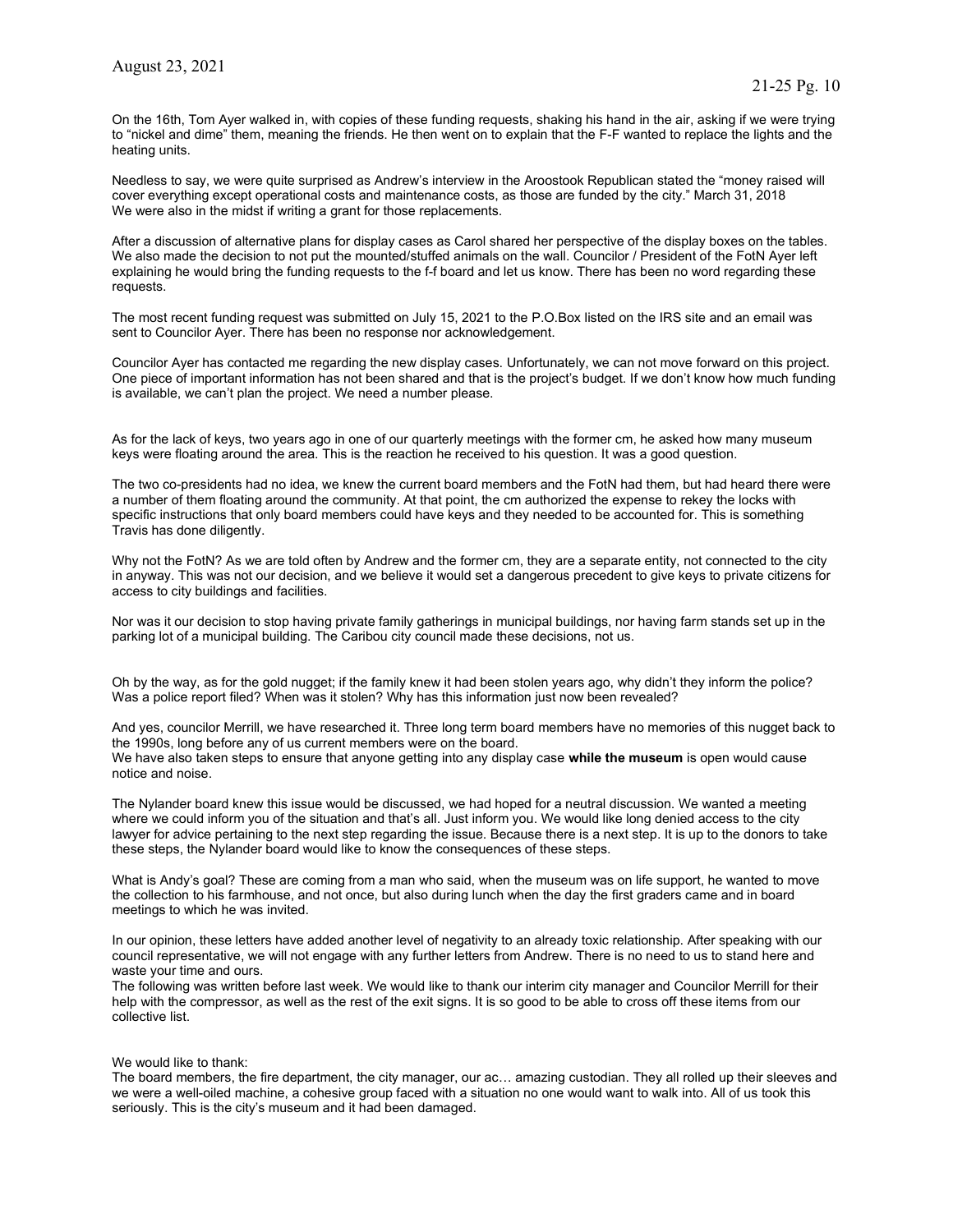Also thank-you to public works for their help and assistance today, as well as RSU39 for giving us freezer space so we could try to save some paper-based museum items.

We thank you, the council, for supporting us. If there have been any doubts about whether we can handle running this department successfully, think of what we have accomplished with the roadblocks put in our way the last few years. We gave each of you the annual report for 2019 and 2020 the last time we met. Think about the positive accomplishments, how we not only revived the museum, but how it has flourished and grown, and become an important part of the community through our work and dedication … even with the roadblocks.

With the discovery of the water damage, this board has worked and brainstormed regarding the situation Penny has kept us informed as we have with her. Again, if there is any doubt in your minds as to the ability of this Nylander board to handle and work the museum as a separate department, these last few days have proven our right to continue with the 2015 ordinance.

#### Thank-you.

The following screenshots were provided by Travis Michaud from the Nylander board.

| <b>Nylander Museum</b>                                                                                                                                                                                                                                                                                                                                                                                                                                                                                                                                                                                                                                                                                                                                                                                                                                                                                                                                                                                                                                                                                                                                                                                                                                                  |                                                                                                                                                                                                                                                                                                                                                                                                                                                                                                                                                                                                                                                                                                                                                                                                                                                                                                                                                                                                                                                                                                                                                                                                                                                                                                                                                          | <b>◎ 当5G</b> 4 75%■ |
|-------------------------------------------------------------------------------------------------------------------------------------------------------------------------------------------------------------------------------------------------------------------------------------------------------------------------------------------------------------------------------------------------------------------------------------------------------------------------------------------------------------------------------------------------------------------------------------------------------------------------------------------------------------------------------------------------------------------------------------------------------------------------------------------------------------------------------------------------------------------------------------------------------------------------------------------------------------------------------------------------------------------------------------------------------------------------------------------------------------------------------------------------------------------------------------------------------------------------------------------------------------------------|----------------------------------------------------------------------------------------------------------------------------------------------------------------------------------------------------------------------------------------------------------------------------------------------------------------------------------------------------------------------------------------------------------------------------------------------------------------------------------------------------------------------------------------------------------------------------------------------------------------------------------------------------------------------------------------------------------------------------------------------------------------------------------------------------------------------------------------------------------------------------------------------------------------------------------------------------------------------------------------------------------------------------------------------------------------------------------------------------------------------------------------------------------------------------------------------------------------------------------------------------------------------------------------------------------------------------------------------------------|---------------------|
|                                                                                                                                                                                                                                                                                                                                                                                                                                                                                                                                                                                                                                                                                                                                                                                                                                                                                                                                                                                                                                                                                                                                                                                                                                                                         | $\leftarrow$<br><b>Nylander Museum</b>                                                                                                                                                                                                                                                                                                                                                                                                                                                                                                                                                                                                                                                                                                                                                                                                                                                                                                                                                                                                                                                                                                                                                                                                                                                                                                                   |                     |
| $\overline{\omega}$ . $-$<br>20<br>Like Reply<br>2y<br>Nylander Museum Thank you so much! We<br><b>Debbie Tardy</b><br>Hi Carole Levin Plack, my name is<br>Deborah Tardy, I'm the treasurer for the<br>Olof O. Nylander Foundation, formerly<br>known as The Friends of the Nylandei<br>Museum. Over the past 2 years we ha<br>supported the Nylander Museum with<br>multiple projects. We purchased and<br>donated a big screen TV, a blue ray<br>player, and a sound bar so videos cou<br>be shown during open hours. We have<br>also been the sole supporter of<br>29<br>Chewonki each year which is a non protit<br>group who bring animals up that kids get<br>to handle which has been a great<br>success. We have also supported Dino<br>days and bug camps by donating money<br>for supplies. We put on an xmas event<br>this past year which consisted of a Santa<br>for kids to meet, free gifts for children<br>who came that were donated to us.<br>holiday treats, coffee, and the museum<br>was decorated. We set up all last year at<br>Thursdays on Sweden and offered hands<br>on activities for children and we also set<br>up at Bike Maine last year. We were also<br>in the parade promoting the Museum.<br>We are now moving forward with larger | וטו ומעס נט וווככל, ווככ עותם וטו טווועוכה<br>who came that were donated to us.<br>holiday treats, coffee, and the museum<br>was decorated. We set up all last year at<br>Thursdays on Sweden and offered hands<br>on activities for children and we also set<br>up at Bike Maine last year. We were also<br>in the parade promoting the Museum.<br>We are now moving forward with larger<br>projects such as having display cabinets<br>built to match the display cabinets in the<br>North Gallery. This will allow small<br>children and people who use a wheel<br>chair to be able to view the collection.<br>Currently the displays in the south gallery<br>are too high for viewing. We are also in<br>the process of creating a scholarship<br>program to offer to students that are<br>majoring in the same fields that Olof O.<br>Nylander studied. There are many more<br>things in the works that we are<br>discussing. We would like to thank you<br>Carol and all others who have supported<br>the Olof O. Nylander Foundation over the<br>past few years. We have grown<br>considerably and are honored to be able<br>to provide scholarships to students. It is<br>very rewarding to see students walk in<br>the footsteps of Olof O. Nylander. Again,<br>thank you all.<br>Reply<br>Like<br>2v<br>Nylander Museum Carole Levin Plack The | 20                  |

#### Council Agenda Item #11: Reports and Discussion by Mayor and Council Members

Motion made by Councilor Boma, seconded by Councilor Willey to table the discussion regarding the new police station until a later date.